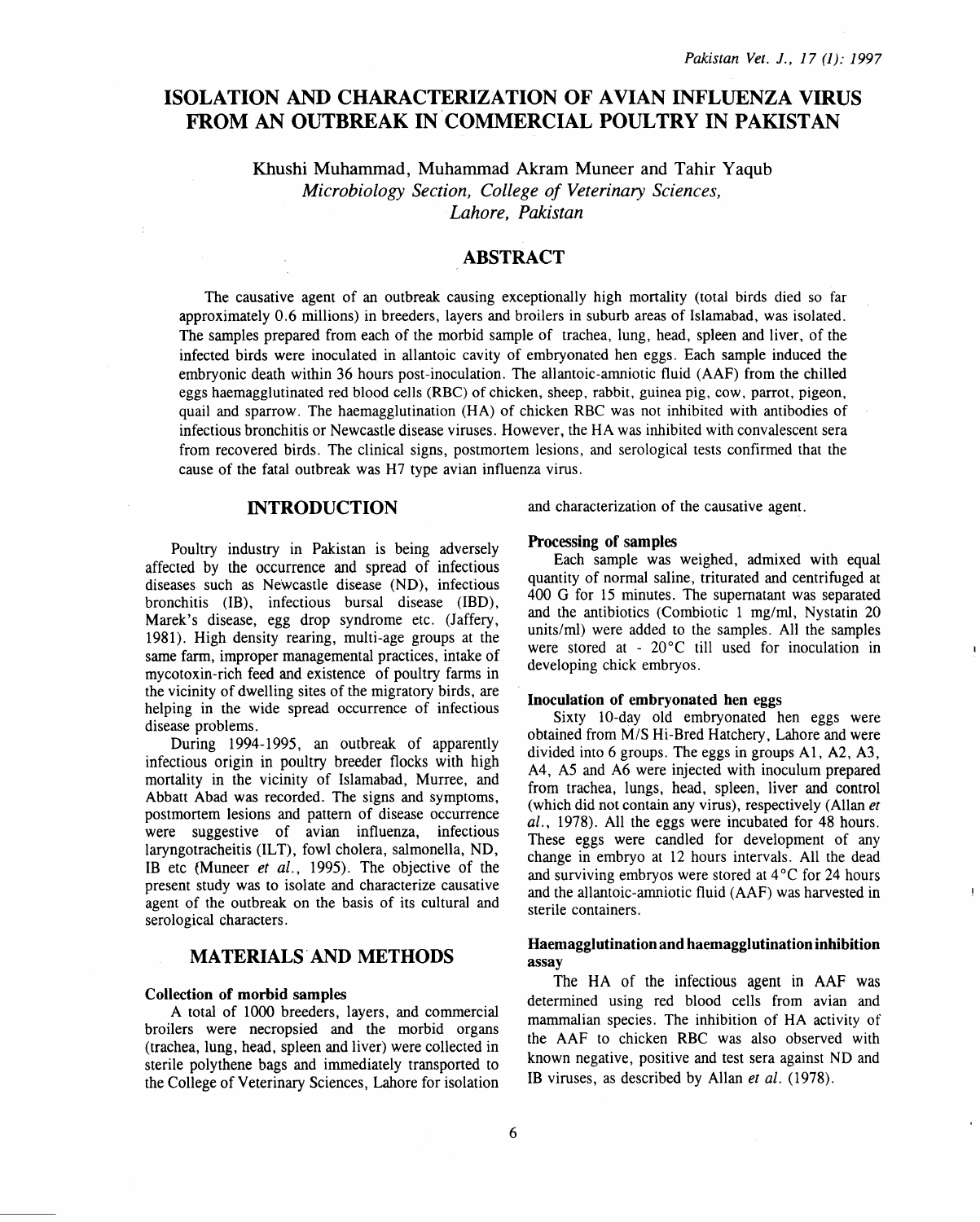| Source of inoculum | Group of the eggs $*$                                | HA titre |  |
|--------------------|------------------------------------------------------|----------|--|
| Trachea            | A1                                                   | 1:32     |  |
| Lung               | A2                                                   | 1:64     |  |
| Head               | A <sub>3</sub>                                       | 1:64     |  |
| Spleen             | A4                                                   | 1:64     |  |
| Liver              | A5                                                   | 1:64     |  |
| Control            | A6                                                   | Nil      |  |
|                    | (diluent : normal saline : $0.85\%$ sodium chloride) |          |  |

Table 1: Haemagglutination activity of the allantoic fluid of eggs inoculated with different samples

## HA : Haemagglutination activity \* : Each group contained 10 embryonated eggs

Table 2: Haemagglutination activity of allantoic-amniotic fluid after treatment with newcastle disease virus and infectious bronchitis virus specific antisera

| Serum          | Haemagglutination inhibiting antibody titers of the sera $(+)$ |           |            |  |
|----------------|----------------------------------------------------------------|-----------|------------|--|
|                | $4HA*NDVX$                                                     | $4HA*IBY$ | $4HA*AAF2$ |  |
|                | 1:8                                                            | 1:32      |            |  |
| $\overline{c}$ | 1:128                                                          | 1:32      |            |  |
| 3              | 1:256                                                          | 1:128     |            |  |
| 4              | 1:256                                                          | 1:64      |            |  |
| 5              | 1:32                                                           | 1:16      |            |  |
| 6              | 1:128                                                          | 1:128     |            |  |
| 7              | 1:64                                                           | 1:32      |            |  |
| 8              | 1:64                                                           | 1:64      |            |  |

+ The eight serum samples from birds experimentally vaccinated against NO and IB were diluted in three 96-well round bottomed immunoplates. In the plate X, Y, and Z, the 4 HA titer of ND (Tad), IB (intervet) and the AAF were added respectively. About 30 minutes post reaction, chicken RBC (0.5%) were added in the wells of each plate.

- \* 4HA 4 haemagglutinating unit titer.<br>X NDV Newcastle disease virus.
- Newcastle disease virus.
- Y IB Infectious bronchitis virus.

Z AAF Allantoic fluid.

## **RESULTS AND DISCUSSION**

This disease outbreak involved more than 22 layer, broiler and broiler breeder flocks in suburb areas of Islamabad, Murree, and Abbatt Abad. The average mortality in the affected flocks was more than 85% . The history, pattern of the disease, signs and symptoms and postmortem observations were indicative of a disease complex of various pathogens such as NO, IB, ILT, fowl cholera, and avian influenza (Muneer *et al.,*  1995). All the infected flocks were treated with heavy doses of broad spectrum antibiotics such as quinolones (Notril, Avitryl), gentamycin, plasmocolin, lincospectin etc. In addition, the flocks had received vaccinations against NO, IB, and ILT. All measures to control this malady failed. The inocula prepared from spleen, liver, trachea, lung and head samples of the infected birds induced death of chicken embryos within 36 hours postinoculation. The allantoic fluid from dead embryonated eggs exhibited haemagglutination (HA) with red blood cells of chicken, sheep, rabbit, guinea pig, cow, sparrow, parrot, pigeon, and quails (Table 1; HA titre 1:64 for all species).

This work indicated that the AAF when treated with RBC of avian and mammalian species exhibited HA activity (HA titre  $1 : 32$ ). The HA activity was not influenced when AAF was passed through bacterial membrane filter (HA titre 1 : 32).

The results indicated that the causative agent of the disease was a virus with HA activity. The HA activity